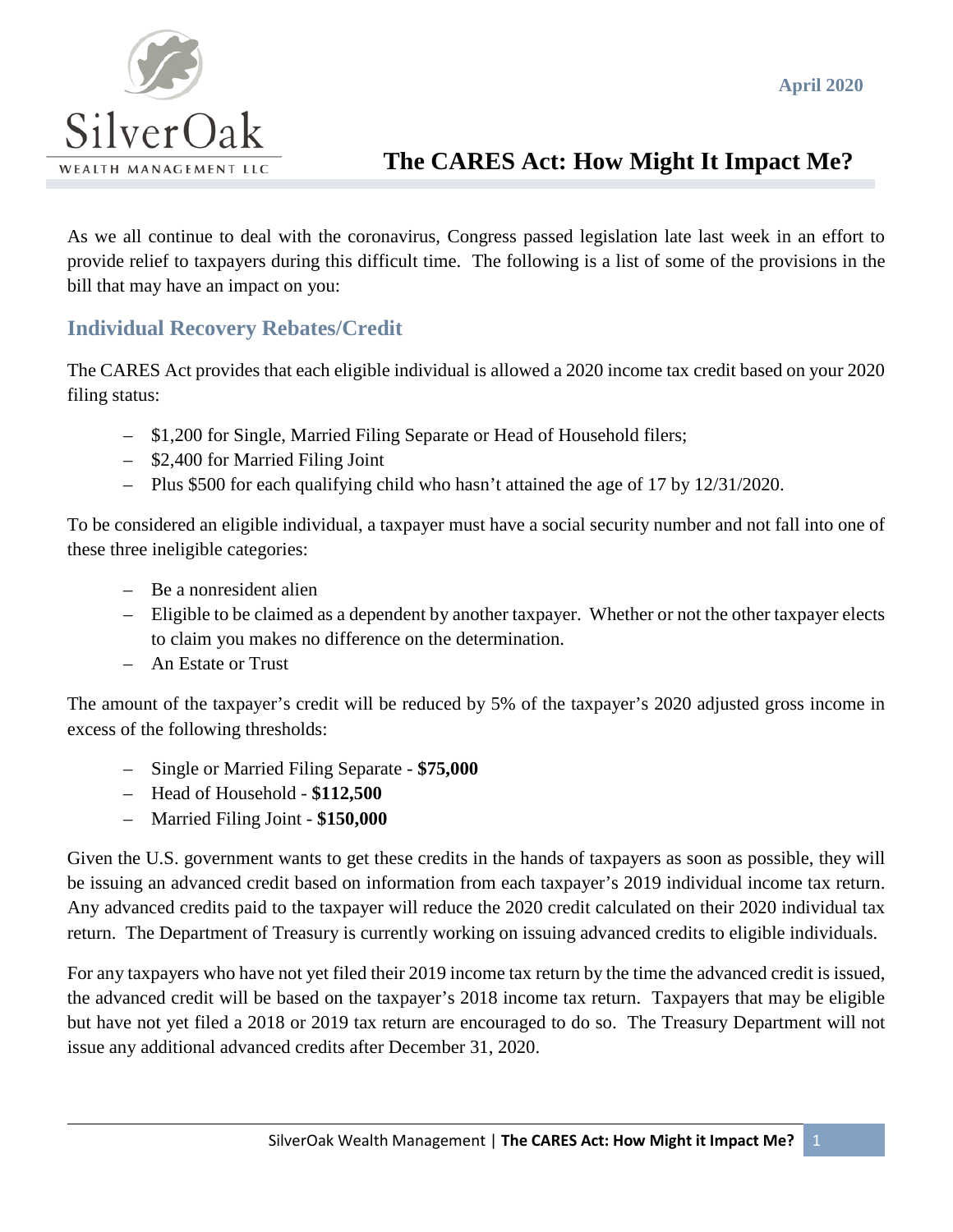As noted above, each taxpayer will calculate a final credit with their 2020 individual tax return based on their actual 2020 income. This credit will be reduced by any advanced credit received by the taxpayer. For those taxpayers whose final 2020 credit is greater than the advanced credit received, the taxpayer will receive the additional amount as a credit against their 2020 income tax liability. For those taxpayers whose final 2020 credit is less than the advanced credit received, the taxpayer has no obligation to repay the excess credit amount.

The Department of Treasury has indicated advanced credits will be direct deposited into bank accounts on file with the IRS or Social Security Administration. If no bank information is available, taxpayers will be mailed a check.

## **\$300 Page 1 Charitable Deduction**

Taxpayers claiming the standard deduction in 2020 are eligible for a page 1 charitable deduction up to \$300 for qualified charitable contributions made in cash during the 2020 calendar year.

Please note, this provision specifically excludes contributions to a donor advised fund or a  $509(a)(3)$  supporting organization.

#### **Increased Threshold for 2020 Charitable Contributions**

For calendar year 2020, the 60% of adjusted gross income limitation does not apply. However, qualifying 2020 charitable contributions must be paid in cash to a qualified charitable organization and the taxpayer must make a separate election for this provision to apply.

Please note, this provision specifically excludes contributions to a donor advised fund or a 509(a)(3) supporting organization.

## **RMD Requirements Waived for 2020**

Required minimum distributions from qualified plans are disregarded for calendar year 2020. This includes those taxpayers who turned 70 ½ in 2019, but the initial distribution was not made by January 1st 2020.

For retirement plans for which a 5-year required minimum distribution period had already begun, the calendar year 2020 should be disregarded and the required minimum distributions will commence again in 2021.

This provision also includes required minimum distributions for beneficiaries of inherited IRAs.

Taxpayers that have previously distributed their 2020 required minimum distribution within the past 60 days, may recontribute the contribution to the plan by the 60th day as a rollover-contribution. Please note, the 60 day rollover option does not apply to distributions from inherited IRAs.

At this time, we are not aware of options available to taxpayers whose distribution is beyond the 60 day rollover window. Once additional guidance becomes available, we will provide additional details at that time.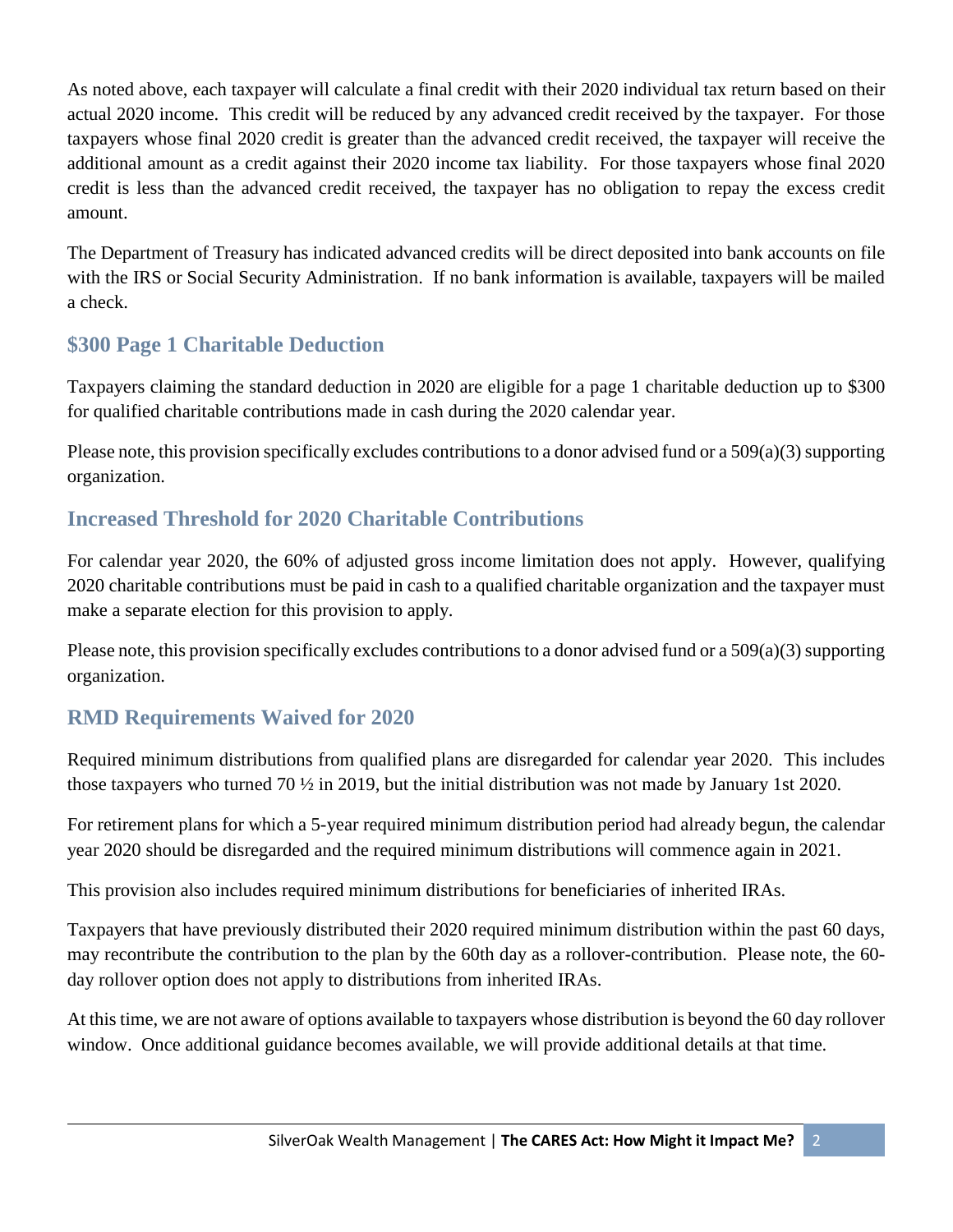# **Elimination of 10% Penalty on Coronavirus Distributions from Retirement Plans**

Taxpayers may take coronavirus-related distributions of up to \$100,000 without incurring a 10% early distribution penalty.

To qualify, the taxpayer must meet one of the following requirements:

- 1) Be diagnosed with the COVID-19 or SARS-CoV2 virus by a test approved by the Centers for Disease Control and Prevention;
- 2) The taxpayer's spouse or dependent is diagnosed with the COVID-19 or SARS-CoV2 virus;
- 3) Or has experienced adverse financial consequences as a result of one of the following:
	- a. Being quarantined
	- b. Furloughed, laid off or having work hours reduced due to the virus or disease.
	- c. Being unable to work due to a lack of child care due to the virus or disease.
	- d. Closing or reducing hours of a business owned or operated by the taxpayer due to the virus or disease.
	- e. Or other factors as determined by the Secretary of the Treasury.

It is up to the individual taxpayer to determine whether or not they meet the qualifications above.

Taxpayers also have 3 years from the date of distribution to re-contribute the funds to the retirement plan. This can be accomplished via one or multiple contributions over the subsequent 3-year period.

In addition, the taxpayer may spread the income related to the distribution ratably over the 3-year period beginning with the year of distribution.

This provision also allows for loans up to \$100,000 from qualified plans and repayments can be delayed.

This provision applies only to retirement plan distributions made during the calendar year 2020.

#### **Student Loan Repayment Provisions**

Payments on Federal student loans have been suspended through September 30, 2020. No interest will accrue during this time.

For 2020 only, student loan repayments made by employers before January 1, 2021 are included in the definition of educational payments that are excluded from an employee's gross income. These payments are included in the \$5,250 per employee annual limit and must be made under a qualified employer plan.

The payments may be paid to the employee or a lender of principle or interest on any qualified higher education loan for the education of the employee. They do not include student loans on the employee's spouse or dependents.

The repayments must also be excluded from the student loan interest deduction to prevent a double benefit.